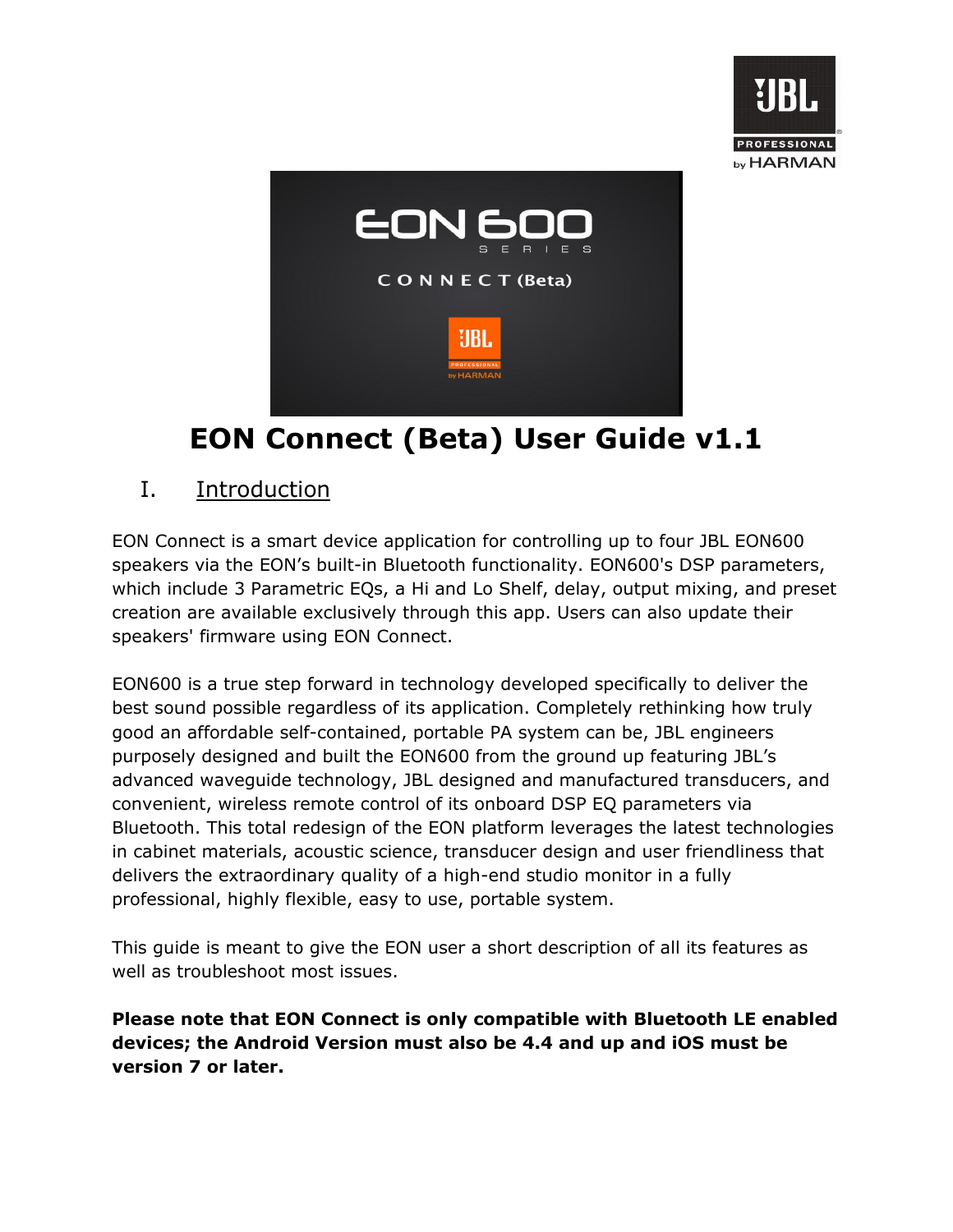

### II. Speaker Back Panel Controls

The speaker has several DSP features accessible from the speaker:

EQ Preset Select: Use this button to toggle through four different built in EQ Presets- MAIN, MONITOR, SUB, SPEECH.

EQ+ Enable: Enables the EQ+ settings assigned in the app; pressing the EQ+ button on the speaker for about 3 seconds will cause the current state to toggle. This EQ helps the user to further customize a secondary EQ with the App and store the preset on a device or load a preset from a device.

Bluetooth Sync: The Sync button will make the speaker discoverable for the mobile application.

Bluetooth Boot: Takes the speaker out of discoverable mode. If connected to the application, the boot button does not work until the mobile application disconnects from the speaker.

Firmware Update Completion: When updating the firmware of the speaker from the App is complete, the power and Bluetooth LED will blink. If they blink in unison, the update was successful.

Factory Reset: While powering up the speaker, holding EQ+ and Boot buttons will return the speaker to factory default settings. When the reset begins all LEDs will blink on the speaker control panel.

### III. First-Time Setup

- 1. Install the EON Connect app from Google Play Store.
- 2. Factory reset the speaker.
- 3. Press the Sync button on the speaker.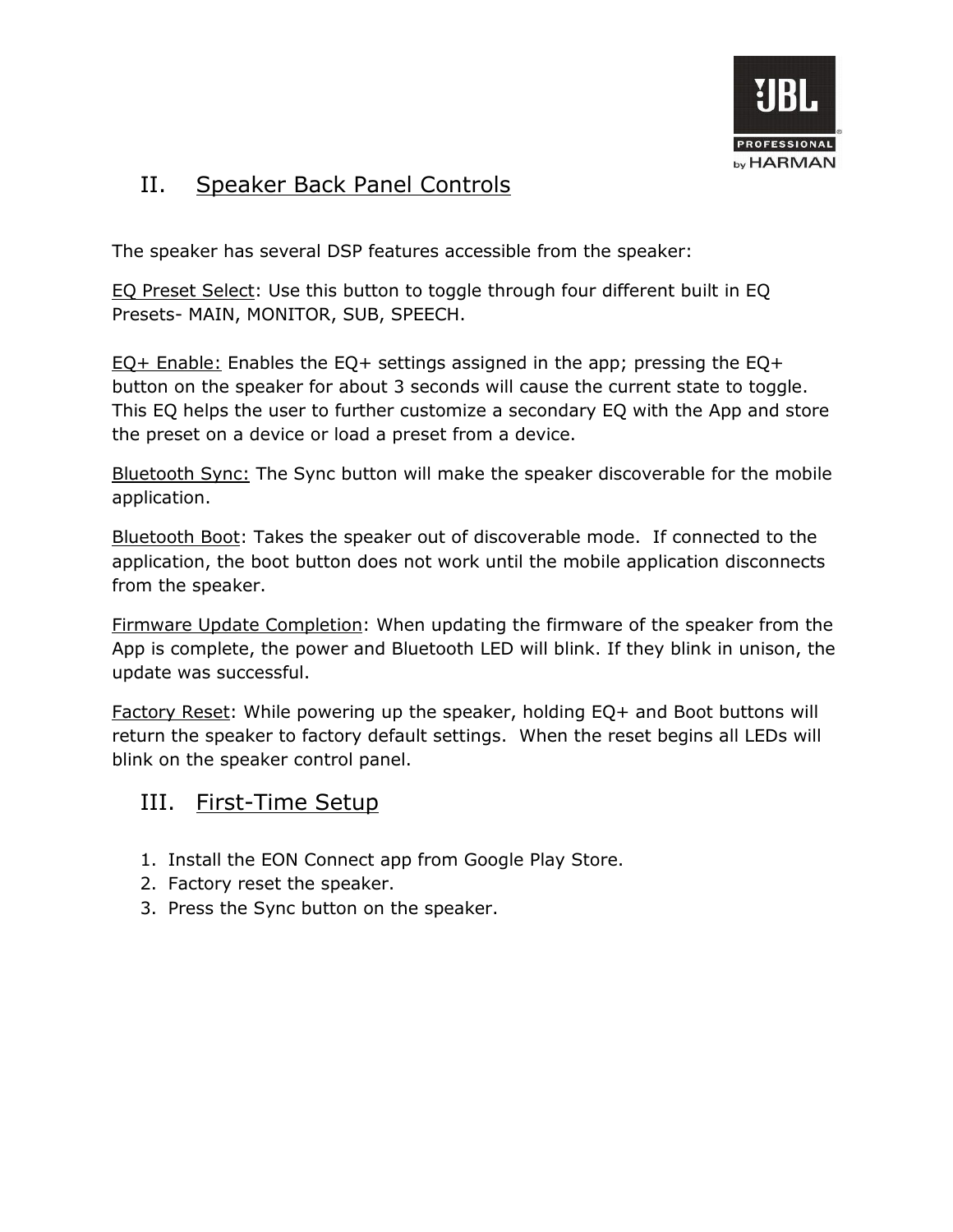

4. Open the app; Tap '+' icon on the home page to scan and add desired speaker.



- 5. If the speaker has a firmware version number less than 1.0, a firmware update process will begin. See troubleshooting for connectivity/update issues.
- 6. If the speaker has a firmware version number greater than 1.0, a popup will notify that the speaker has been added. One of the open slots will now indicate that the speaker is 'Online.'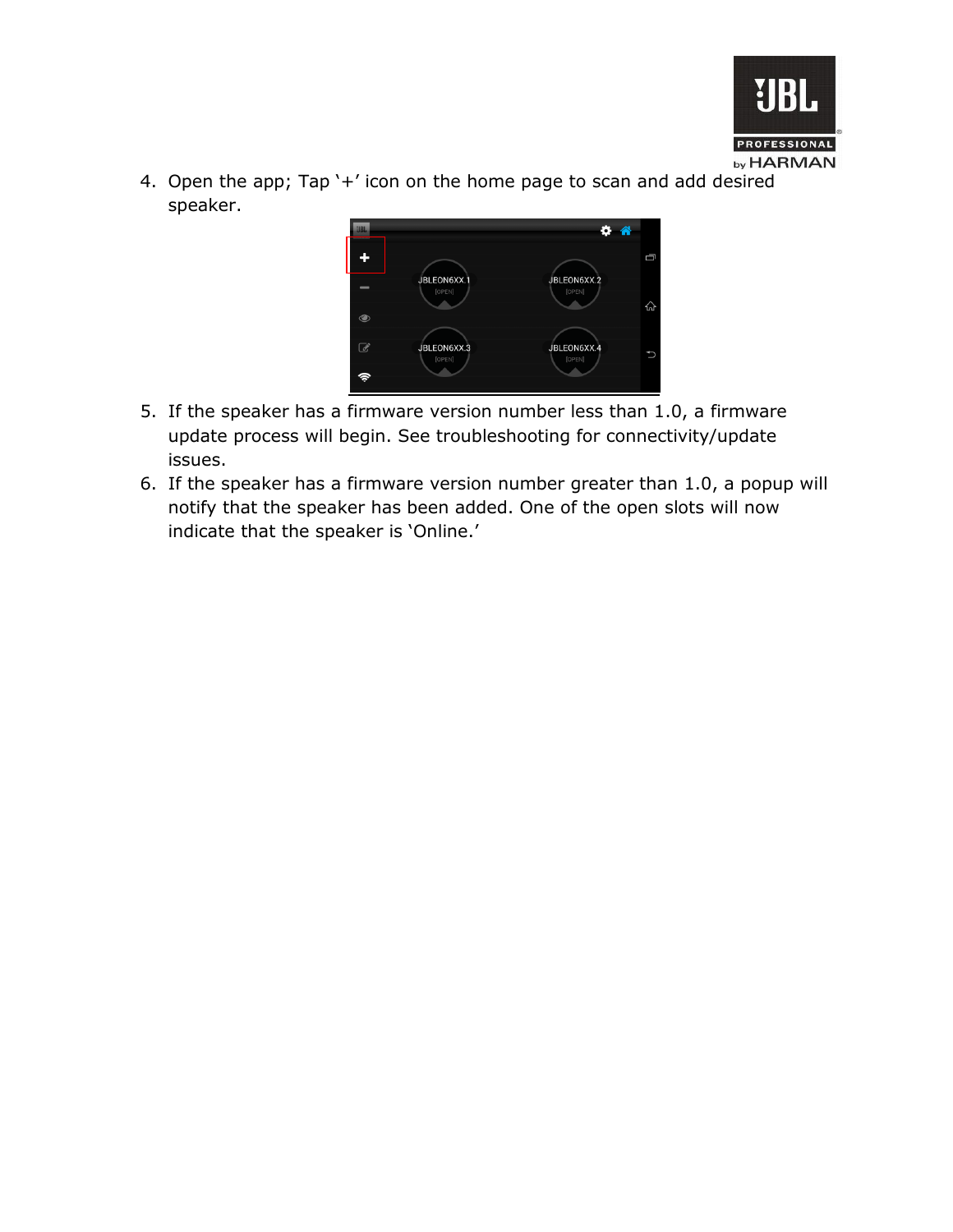

### IV. App Home



The home menu is the central navigation point of the app. It provides access to the Settings menu and the Speakers' menu. The four slots represent the Speaker members.

Demo Mode: Whenever an empty Speaker slot is entered, the application switches to demo mode, allowing the user to audition all controls.

Add Speaker: Begin the speaker connection and pairing process for a specified unit.

Remove Speaker: Remove a Speaker from the network groups.

Rename Speaker: Give the Speaker an alias name.



Locate Speaker: Causes the Bluetooth LED of that given unit to blink, pressing it again will turn the blink off. It's used to locate the unit currently being addressed by the user.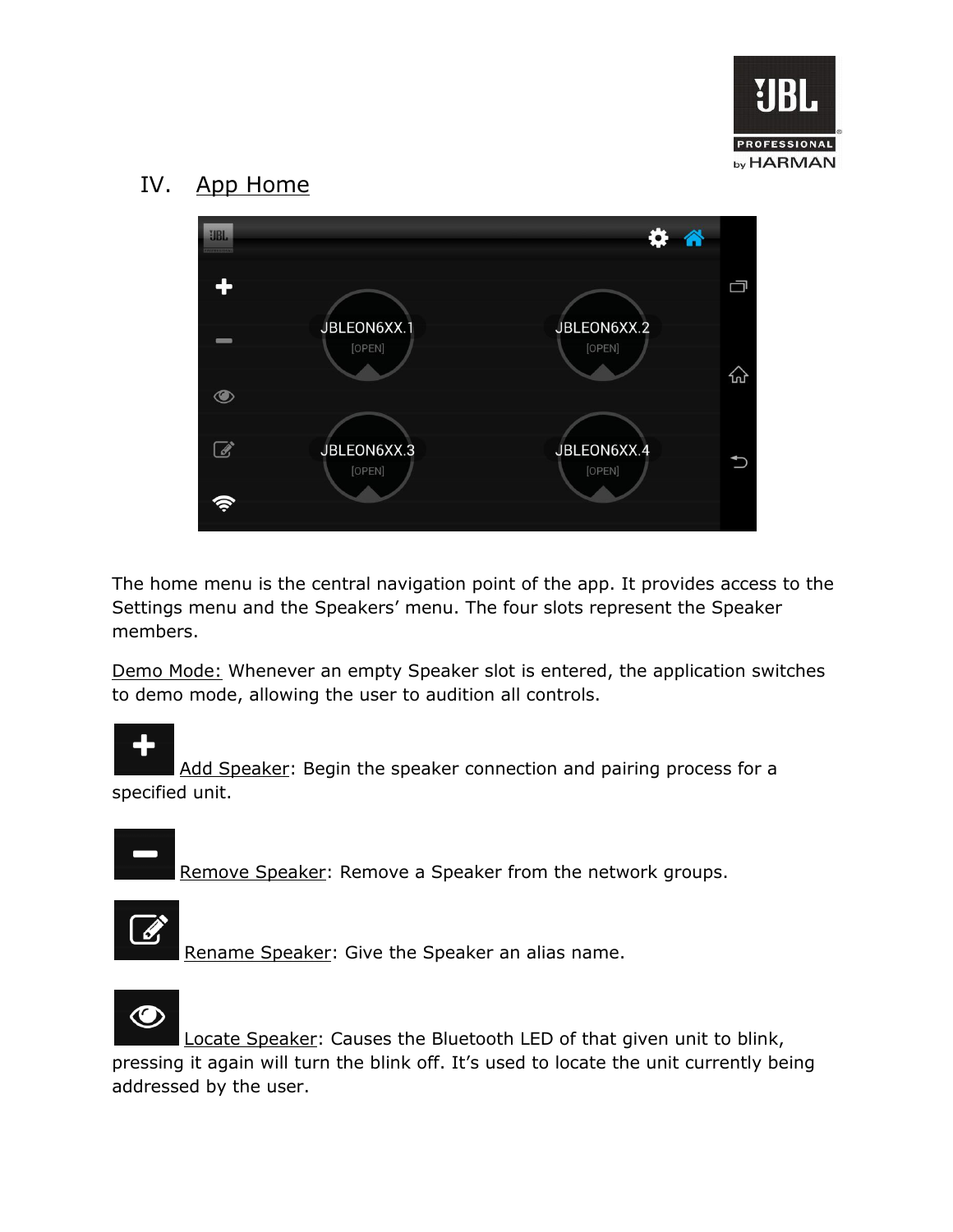



Scan For Speakers: Triggers an immediate scan for currently discoverable devices; useful whenever there appears to be a connectivity problem.



Settings Navigation Icon: Takes the user to the settings menu



Home Navigation Icon: Takes the user back to the Home Menu from any

menu in the app.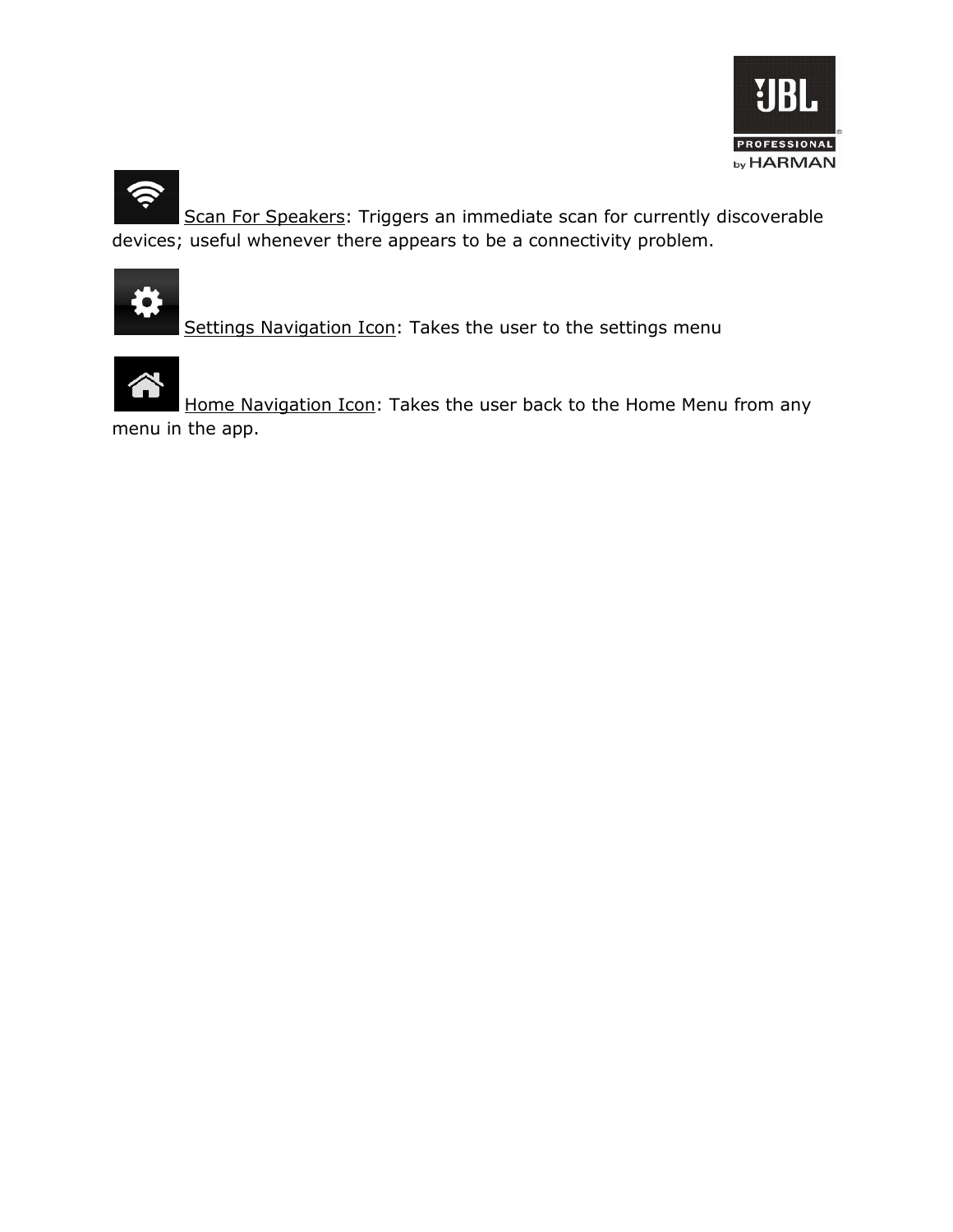

### V. Settings

The settings screen has three submenu tabs: Network, Debug and Info.

 Network Device List: Displays all EON600 devices in connectivity range; for making sure the device being interfaced with is discoverable. For every unit displayed, the alias name, real name, BLE Address, Firmware Version Number, RSSI reading, and whether the speaker is a local group member will be shown.



 Debug: Event logs can be exported to file and sent via internet from here; aids customer support with any advanced issues the user may be having.



• Info: Application information, provides link to Google play mobile application, Copyright data listed, and software version number.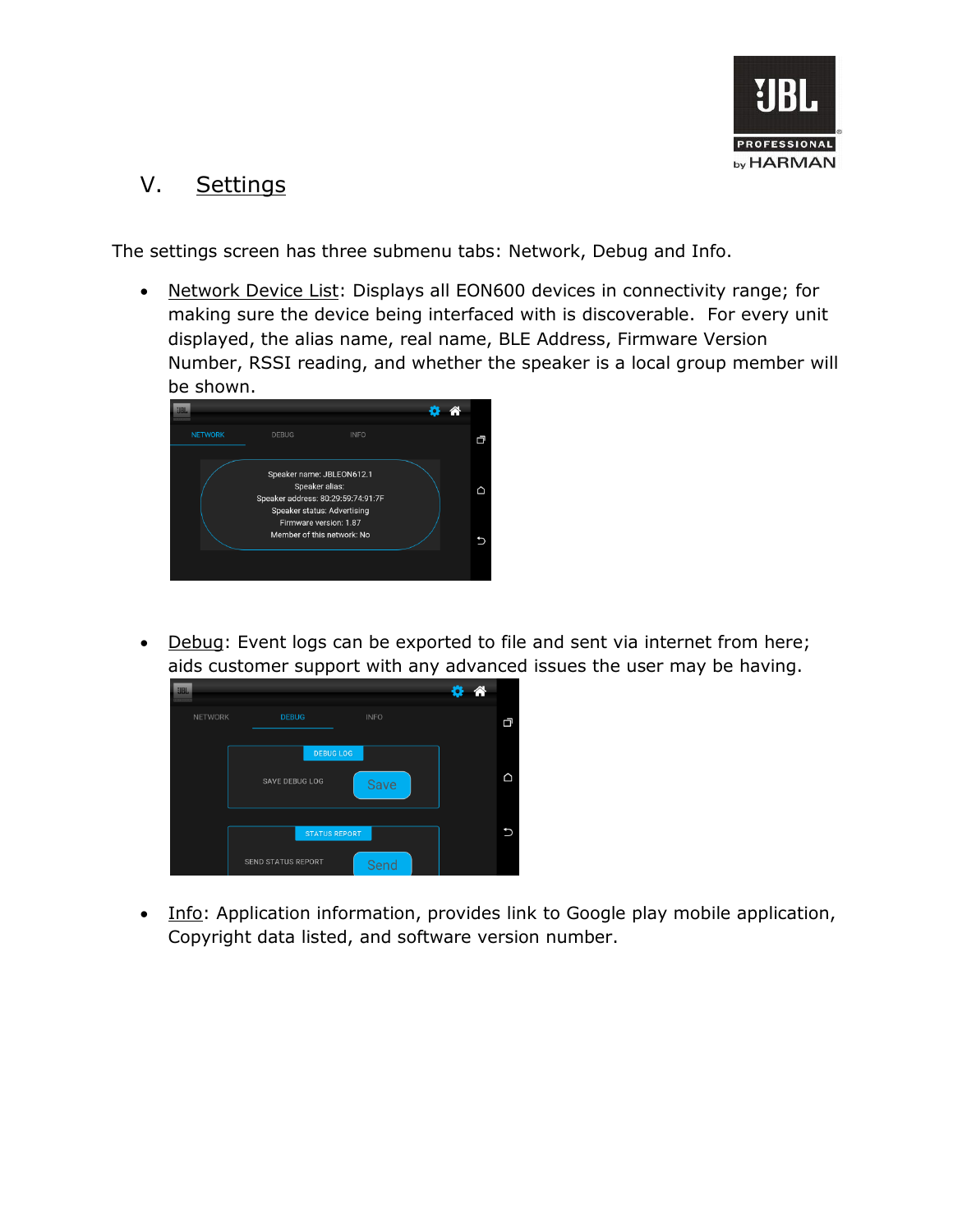

### VI. Main Menu



The first speaker submenu screen provides quick access to valuable features.

EQ Preset selection: Allows changing between built-in presets; MAIN, MONITOR, SUB, and SPEECH. The selection will reflect on the speaker's back panel; likewise, any changes made on the back panel will reflect on the app.

EQ Plus Enable: Provides a toggle for user-customized settings for Tone filters, Peaking filters, and Volume.

Volume: Dynamic control from 1 to 100. Slider or text entry available. Note: This slider will change the gain relative to the physical setting on the back of the speaker, so if you plan to use the app, it's a good idea to turn the Master Volume knob to its highest setting.

Delay: Provides delay to the audio signal depending on distance specified by user.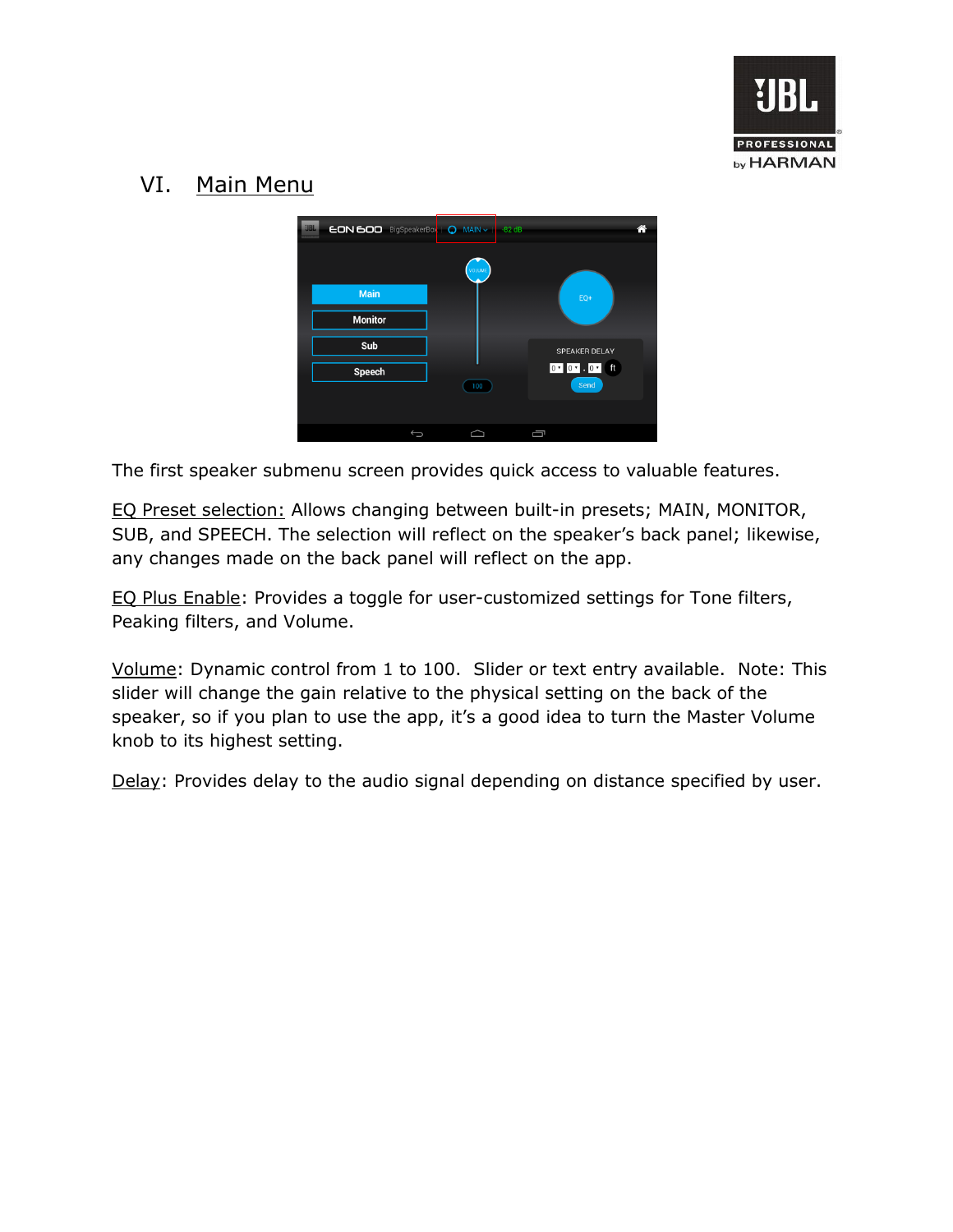

## VII. EQ



The EQ menu is the primary location to enter specific parametric values for all user filters of the audio path.

EQ+ Indicator: Reflects the current state of EQ+ enable button. The user EQ settings will be applied only if this is enabbled





EQ Filter Selection Circles: Activated by tapping, in order to select a specific tone or UEQ filter for parametric adjustment. The Parameters can be changed either by slider or entering a value in the textbox.

Bass and Treble Tone Controls: Only have gain as a controllable parameter.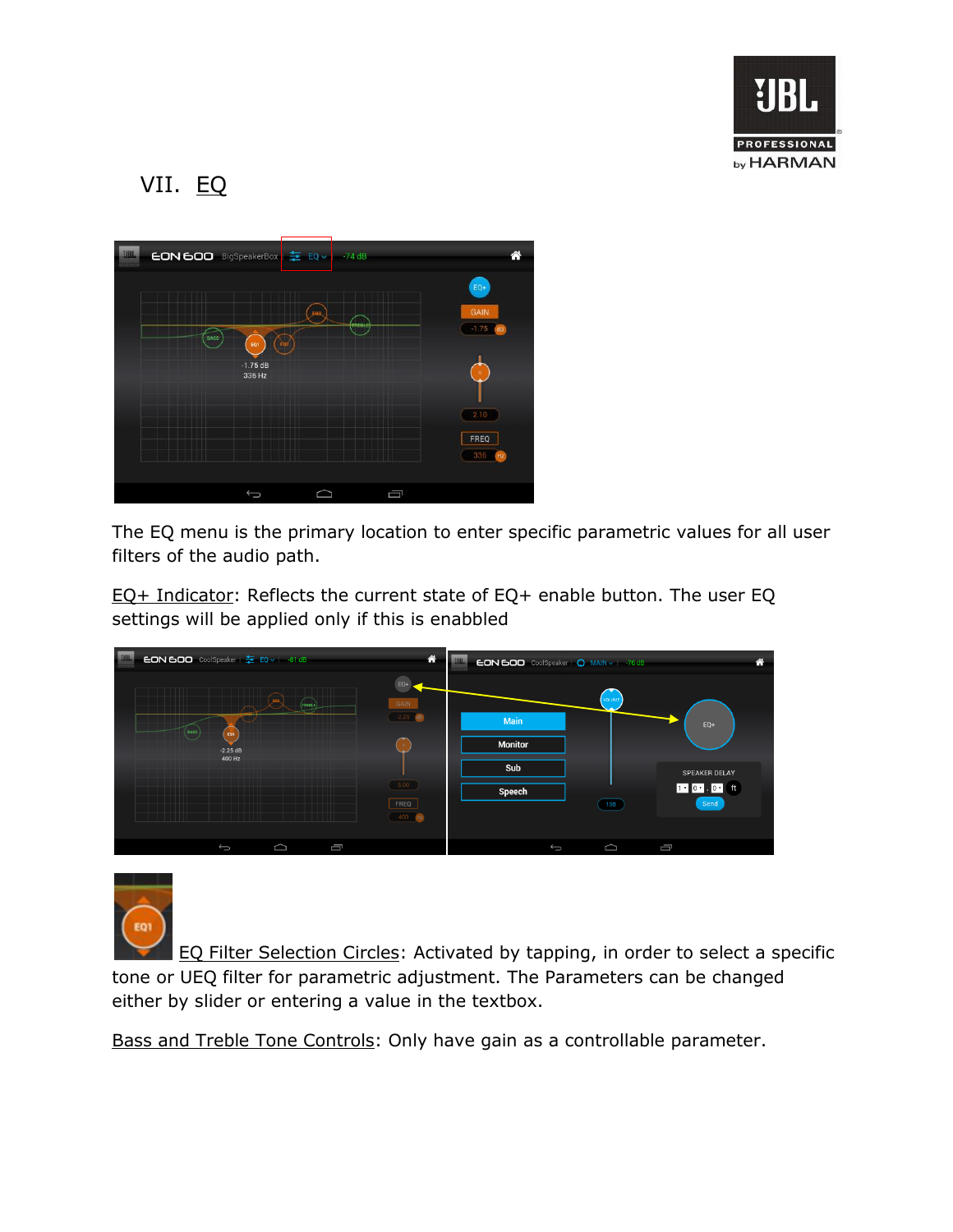



User Peaking EQ Controls: Center Frequency, Q, and Gain parameters are controllable for these three.



Center Frequency Parameter: Can be manipulated by first tapping the desired filter circle selector. Then tapping the 'FREQ' button, then dragging to the correct value or entering it numerically via text box.



Gain Parameter: Can be manipulated by first tapping the desired filter circle selector. Then tapping the 'GAIN' button, then dragging to the correct value or entering it numerically via text box.

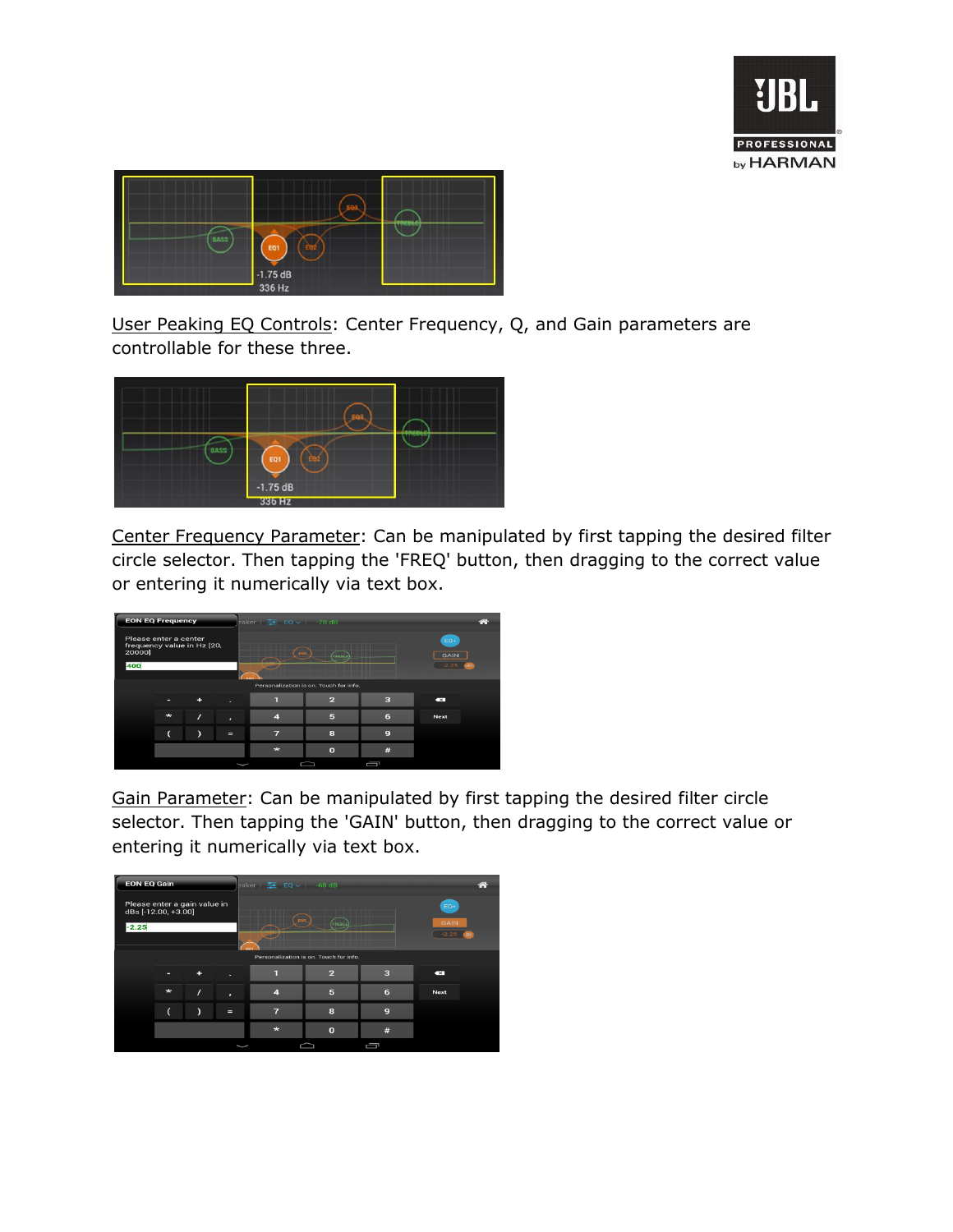

Q Parameter: Can be manipulated by first tapping the desired filter circle selector and then dragging the Q slider to the correct value or entering it numerically via text box.

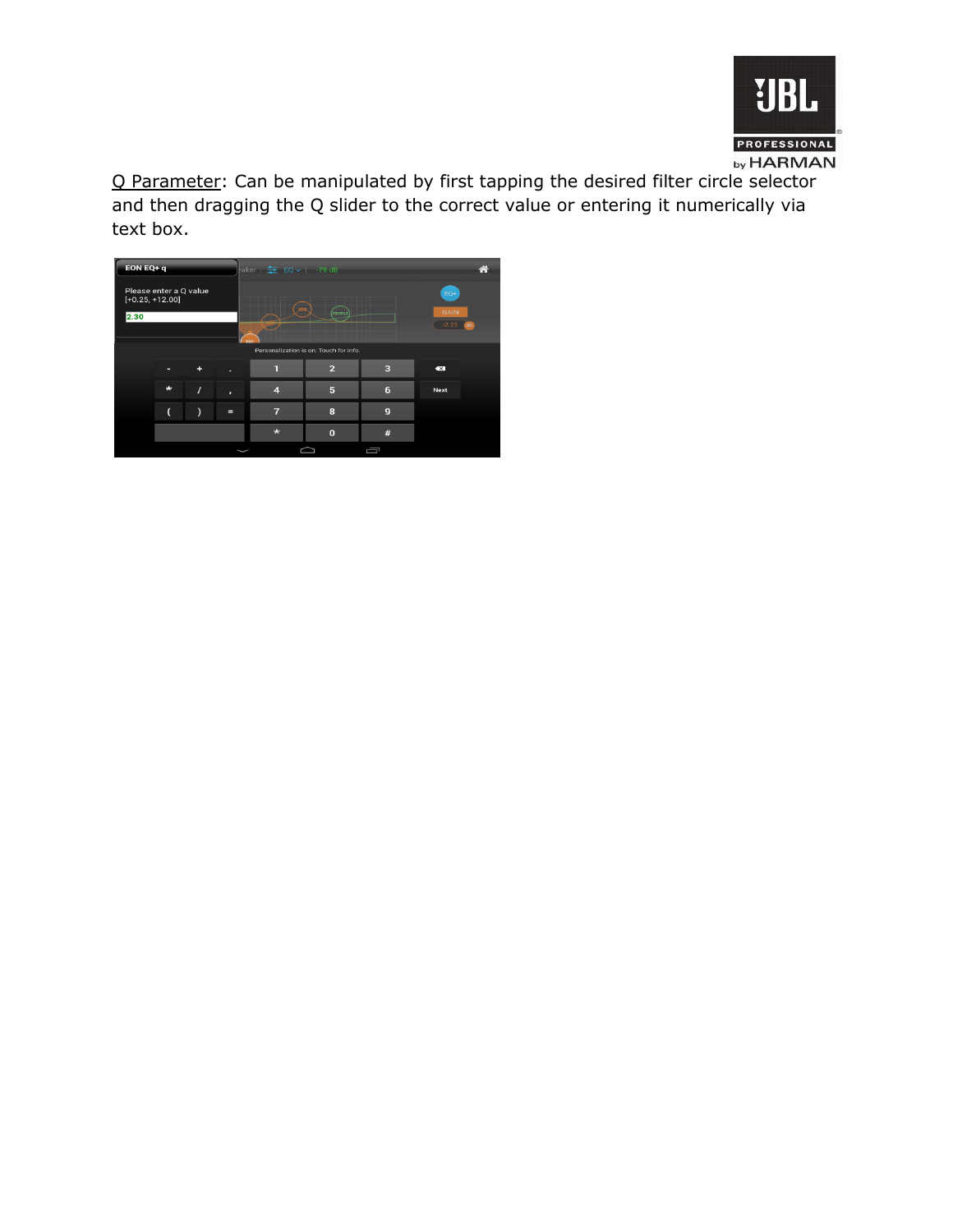

## VIII. Configuration



Each speaker of the network has a configuration menu.

Save/Load Presets provides a way to restore all feature settings to a speaker.

EQ+ Mapping helps configure the scope of the EQ+ button.

Firmware Update is used to bring a speaker's firmware up to date.

#### DEMO SPEAKER | SLP v  $01$ SAVE LOAD △ 02 SAVE LOAD 03 SAVE LOAD LOAD 04 SAVE

#### Save/Load Presets

The user defined speaker settings can be stored or reloaded using this page.

There are 8 slots available, 4 custom memory segments, and 4 memory segments devoted to backups for each of the speaker network members. The backup slots are load only. All custom memory segments can be renamed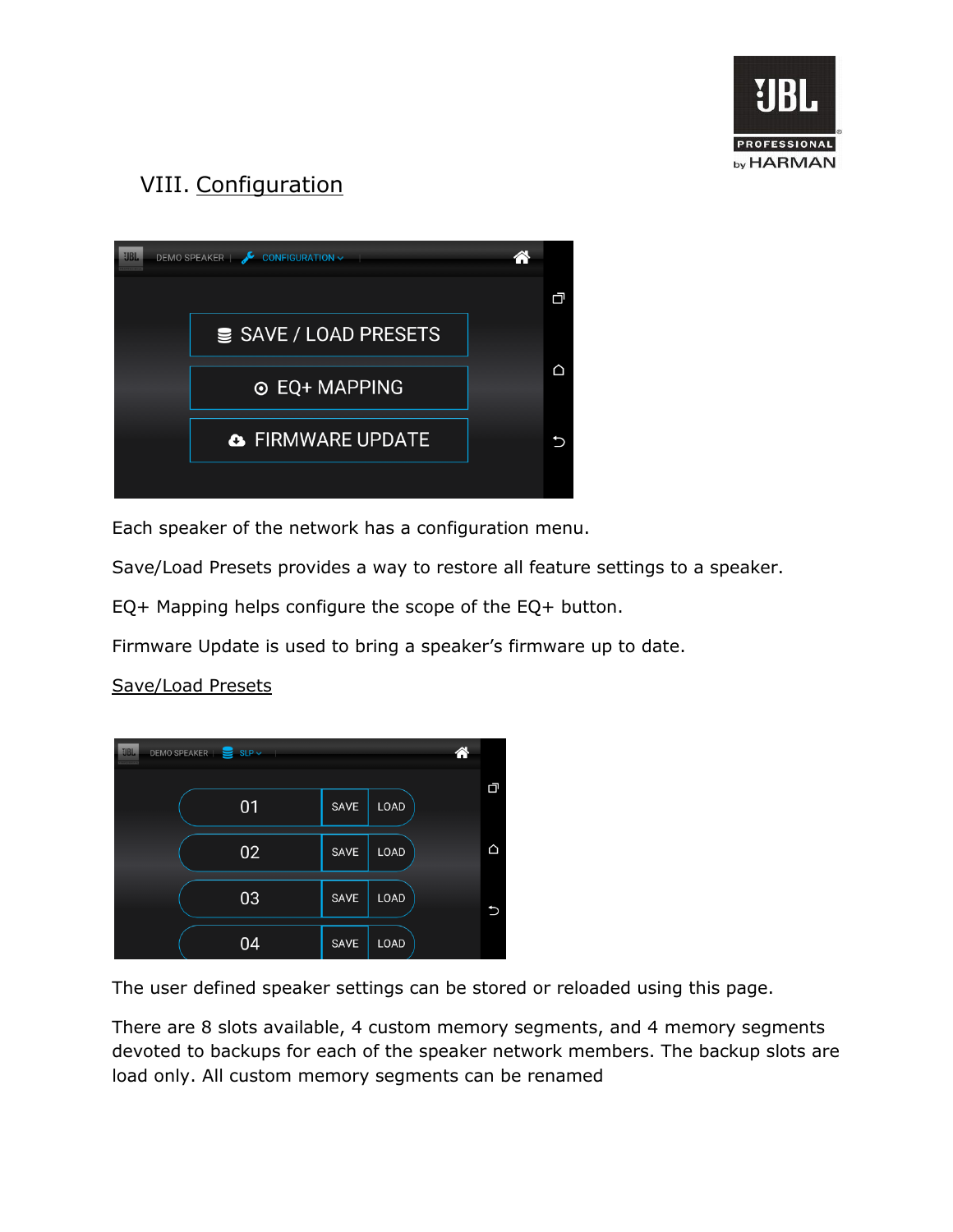

The Load button uploads the given preset into the given speaker.

The Save button will save the given preset into the given speaker, making it available for recall.

#### EQ+ Mapping Screen



The EQ+ is a quick key allowing the user to map the engagement of various components in the signal path to the functionality of the EQ+ button. By default, the tone and UEQ filters are mapped to the current state of the EQ Plus Enable button, the volume is not.

Tone control, will make the tone filters active with EQ+ Enable State.

UEQ control, will make the UEQ filters active with EQ+ Enable State.

Volume control, will make the volume active with the EQ+ Enable State.

#### Firmware Update



The firmware of the speaker member can be updated in this menu when available. The update takes up to 9 minutes, when completed successfully.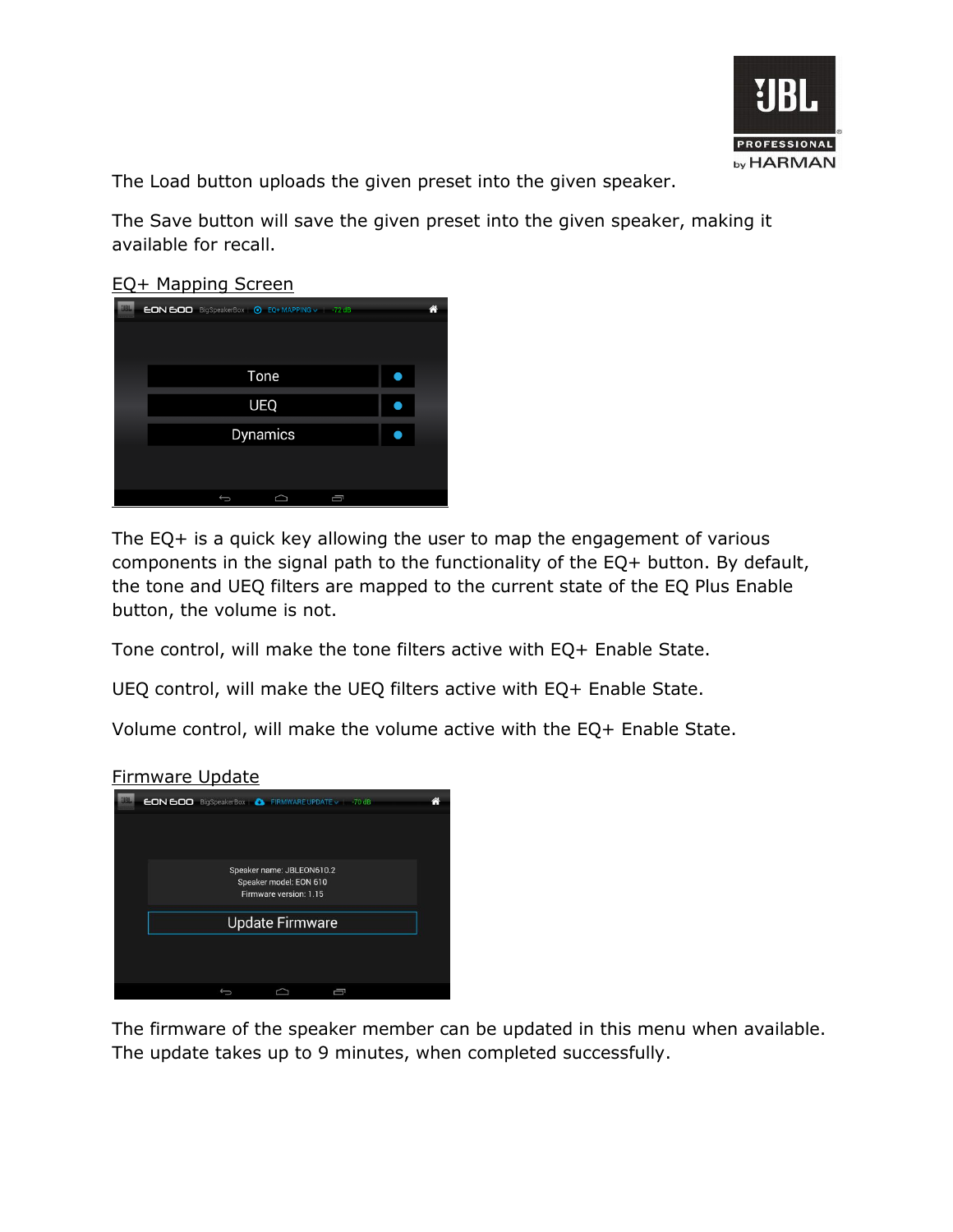

### IX. Troubleshooting

#### **No Audio after Power Up**

If the speaker is silent and the blue LED is on after powering up (especially the first few times after installing new firmware), power cycle the speaker to resume operation. Factory reset is not necessary.

#### **Firmware update Interruptions**

Power cycle (but don't reset) both the App *and* the Speaker. Follow firmware update procedure; the update will resume from the last point.

#### **Connectivity Recovery**

- 1. Navigate to the network device list, to see whether the device is broadcasting, if not, check the bluetooth LED state by pressing 'boot' on the speaker, if it blinks twice the speaker is still connected, therefore return to 'home' screen check the state.
- 2. If still unconnected, exit the application via the OS home or OS Back button (the exit popup should appear.) Choose to close all connections. Then reopen application and verify connectivity.
- 3. If still unconnected, close application, and toggling the Bluetooth on and off, in the OS setting's menu, then reopen application and verify connectivity.
- 4. Power cycle android, then reopen application and verify connectivity.
- 5. Go to the OS Application Manager and force stop application, clear cache, clear app data, then reopen application and verify connectivity.
- 6. If still unconnected, check the speaker by pressing 'boot' if the LED, blinks twice; if not, power cycle speaker
- 7. Once speaker is powered back on, press the 'sync' button and re-launch the app.

#### **Frozen or Crashed Application**

In the case of trying to recover from a frozen or unresponsive application, 'Force Stop' the application without clearing the data and cache, and do not uninstall.

#### **Factory Reset**

While powering up the speaker, holding EQ+ and Boot buttons will return the speaker to factory default settings. When the reset begins all LEDs will blink on the speaker control panel. This procedure can be utilized as a backdoor to restoring reliable behavior. The speaker will not be part of the mobile application's network group any longer, so the device has to be re-added.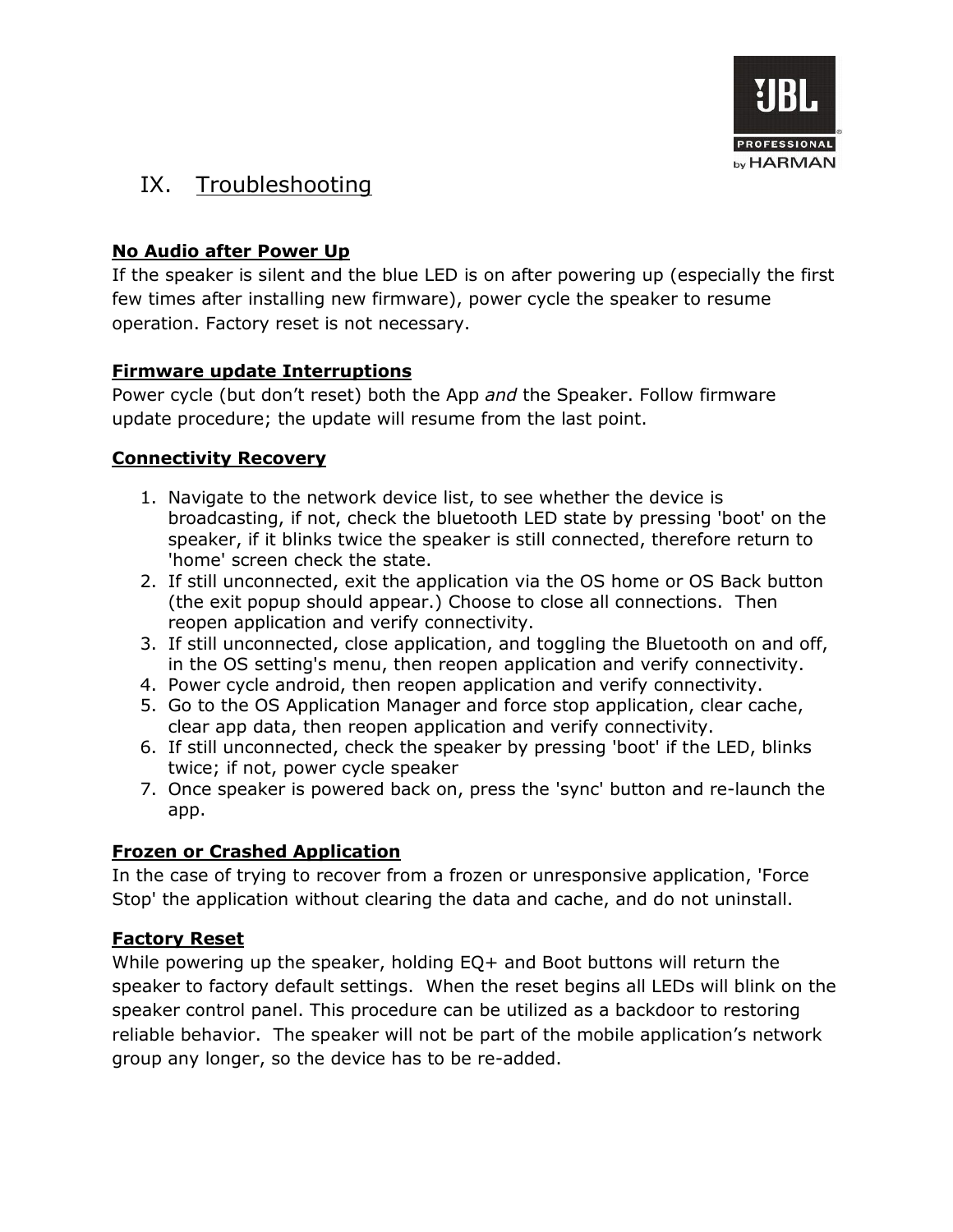

### X. Frequently Asked Questions

#### **The app crashes every time it's opened. What do I do?**

It is possible that the mobile device's Android version is lower than 4.4. Go to the OS Settings menu and update the Android version to 4.4 or greater.

#### **I connected the speaker to my Android/iOS device from the Bluetooth Settings menu, but a PIN/password is being requested. Why is this happening?**

The only way an Android device can connect to an EON Speaker is via the EON Connect app and not via the Android's Bluetooth Settings

#### **How do I stream audio to my EON Speaker using Bluetooth?**

The app cannot stream audio. The Bluetooth capability of the EON series is restricted to control of speaker parameters.

#### **The app keeps going to sleep after every few minutes. How do I stop this?**

The app is going to sleep because most Android devices have a low screen timeout. Go to the OS settings menu and change the screen saver timeout to >30min.

#### **Can I load a preset from one speaker and store it in a different speaker?**

Yes, this can done using the Save/Load Preset feature in the Configuration menu.

#### **How do I toggle the EQ+ on/off from the back panel of the speaker?**

The EQ+ button has to be held for 3 seconds to toggle on/off. This is a fail-safe in case the button is pressed by mistake.

#### **Can I load an EON 610 preset on to an EON 615 or vice versa?**

Yes, it is possible to cross-load user settings.

#### **When EQ+ is switched off, the Volume slider doesn't work! What do I do?**

Open the EQ+ Mapping screen in the configuration menu to view/modify the mapping of Tone/User EQ/Dynamics (Volume) to the EQ+ button.

#### **In the firmware update menu, what does RSSI stand for?**

RSSI stands for received signal strength index. It indicates the connection strength between the speaker and the android device. If the RSSI drops below -80dB, the connection will most likely fail and the update may stop.